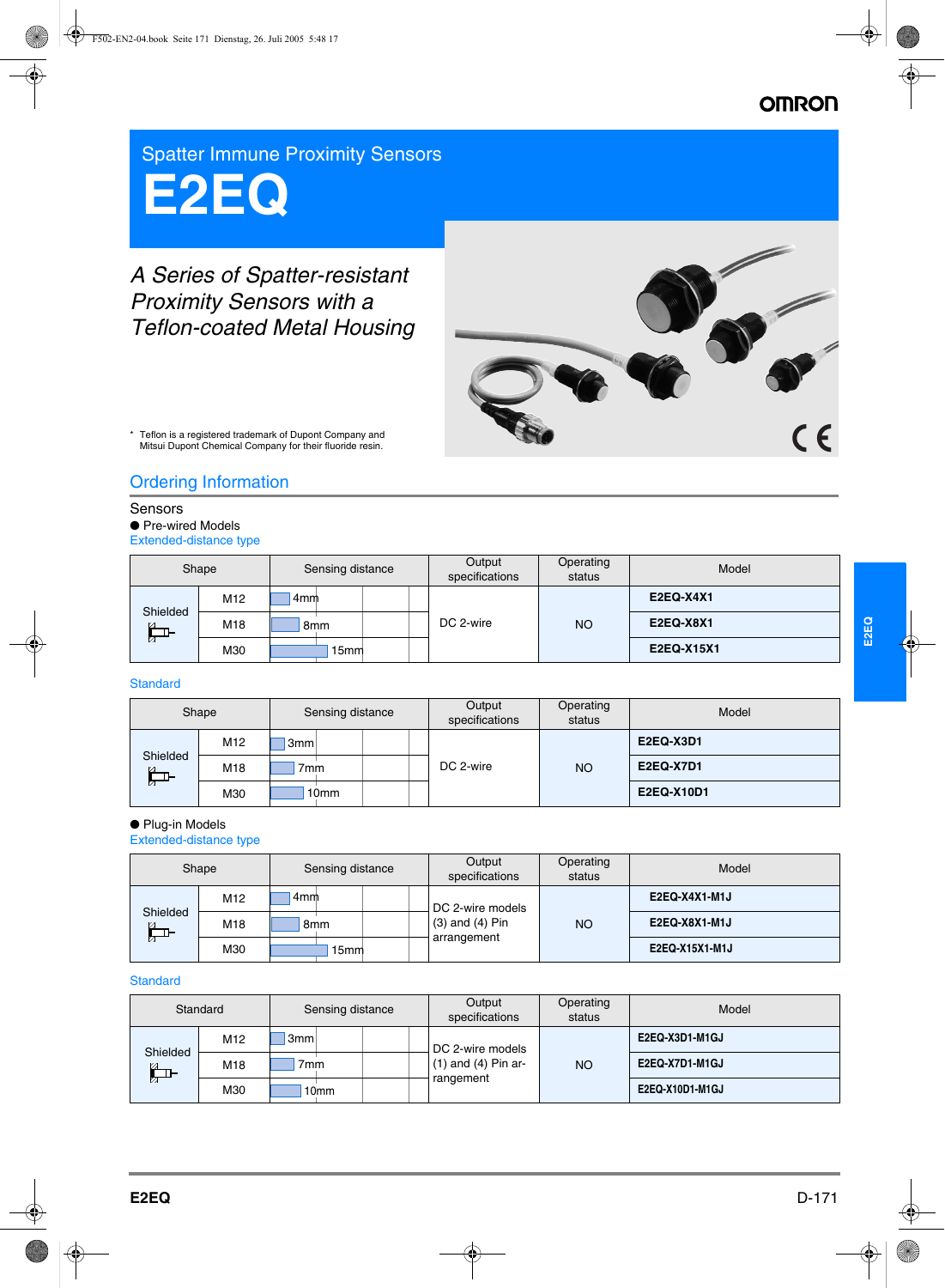### Accessories (Order Separately) Sensor I/O Connectors

| Shape         | Cable length                             | Sensor I/O Connectors  | Applicable proximity sensor models |  |
|---------------|------------------------------------------|------------------------|------------------------------------|--|
| Straight type | 2 <sub>m</sub>                           | <b>XS2F-D421-DCO-A</b> |                                    |  |
|               | 5 <sub>m</sub>                           | <b>XS2F-D421-GCO-A</b> | $E2EQ-X1$ $M1J$                    |  |
| L type        | 2 <sub>m</sub>                           | XS2F-D422-DCO-A        |                                    |  |
|               | <b>XS2F-D422-GCO-A</b><br>5 <sub>m</sub> |                        |                                    |  |
| Straight type | 2 <sub>m</sub>                           | <b>XS2F-D421-DA0-A</b> |                                    |  |
|               | 5 <sub>m</sub>                           | XS2F-D421-GA0-A        | $E2EQ-XCD1-M1GJ$                   |  |
| L type        | 2 <sub>m</sub>                           | XS2F-D422-DA0-A        |                                    |  |
|               | 5 <sub>m</sub>                           | XS2F-D422-GA0-A        |                                    |  |

# Rating/Performance

### Long-distance type

| Model                                   |                             | E2EQ-X4X1                                                                                                                                                                                                                                                                                                                   | E2EQ-X8X1            | E2EQ-X15X1           |  |  |
|-----------------------------------------|-----------------------------|-----------------------------------------------------------------------------------------------------------------------------------------------------------------------------------------------------------------------------------------------------------------------------------------------------------------------------|----------------------|----------------------|--|--|
| Item                                    |                             | E2EQ-X4X1-M1J                                                                                                                                                                                                                                                                                                               | E2EQ-X8X1-M1J        | E2EQ-X15X1-M1J       |  |  |
| Sensing distance                        |                             | 4 mm $\pm 10\%$                                                                                                                                                                                                                                                                                                             | 8 mm $\pm 10\%$      | 15 mm $\pm 10\%$     |  |  |
| Setting distance*1                      |                             | $0$ to $3.2$ mm                                                                                                                                                                                                                                                                                                             | $0$ to $6.4$ mm      | $0$ to 12 mm         |  |  |
| Differential distance                   |                             | 15% max. of sensing distance                                                                                                                                                                                                                                                                                                |                      |                      |  |  |
| Standard sensing object<br>(mild steel) |                             | $12 \times 12 \times 1$ mm                                                                                                                                                                                                                                                                                                  | $18 \pm 18 \pm 1$ mm | $30 \pm 30 \pm 1$ mm |  |  |
| Response frequency*2                    |                             | 1 kHz                                                                                                                                                                                                                                                                                                                       | $0.5$ kHz            | 0.25 kHz             |  |  |
| Control                                 | Switching<br>capacity       | 3 to 100 mA                                                                                                                                                                                                                                                                                                                 |                      |                      |  |  |
| output                                  | Residual<br>voltage*3       | 5.0 V max. (under load current of 100 mA with cable length of 2 m)                                                                                                                                                                                                                                                          |                      |                      |  |  |
| Operating status (with                  | sensing object approaching) | C1 models: NO                                                                                                                                                                                                                                                                                                               |                      |                      |  |  |
| Protective circuits                     |                             | Surge absorber, load short-circuit protection                                                                                                                                                                                                                                                                               |                      |                      |  |  |
| Ambient temperature                     |                             | Operating: -25 $\degree$ C to 70 $\degree$ C, Storage: -40 $\degree$ C to 85 $\degree$ C (with no icing or condensation)                                                                                                                                                                                                    |                      |                      |  |  |
| Temperature influence                   |                             | $\pm$ 15% max. of sensing distance at 23°C within temperature range<br>±15% max. of sensing distance<br>of -40 $\mathrm{^{\circ}C}$ to 85 $\mathrm{^{\circ}C}$ ±10% max. of sensing distance at 23 $\mathrm{^{\circ}C}$ within<br>at 23°C within temperature range<br>of -25°C to 70°C<br>temperature range of -25°C to70°C |                      |                      |  |  |
| Voltage influence                       |                             | $±1\%$ max. of Sensing distance in rated voltage range $±15\%$ .                                                                                                                                                                                                                                                            |                      |                      |  |  |
| Shock resistance                        |                             | Destruction: 1,000 m/s <sup>2</sup> for 10 times each in X, Y, and Z directions                                                                                                                                                                                                                                             |                      |                      |  |  |
| Connection method                       |                             | Pre-wired (standard length: 2 m) Connector Extension Models                                                                                                                                                                                                                                                                 |                      |                      |  |  |
| Weight                                  | Pre-wired                   | 65 <sub>q</sub>                                                                                                                                                                                                                                                                                                             | Approx. 140 g        | Approx. 190 g        |  |  |
| (Packed<br>state)                       | Junction<br>connector       | Approx. 20 g                                                                                                                                                                                                                                                                                                                | Approx. 40g          | Approx. 90 g         |  |  |

\*1. Use within a range where the green indicator is lit.

\*2. The response frequencies for DC switching are average values. \*3. Since residual voltage is 5 V, use it after checking interface requirements with the connection devices.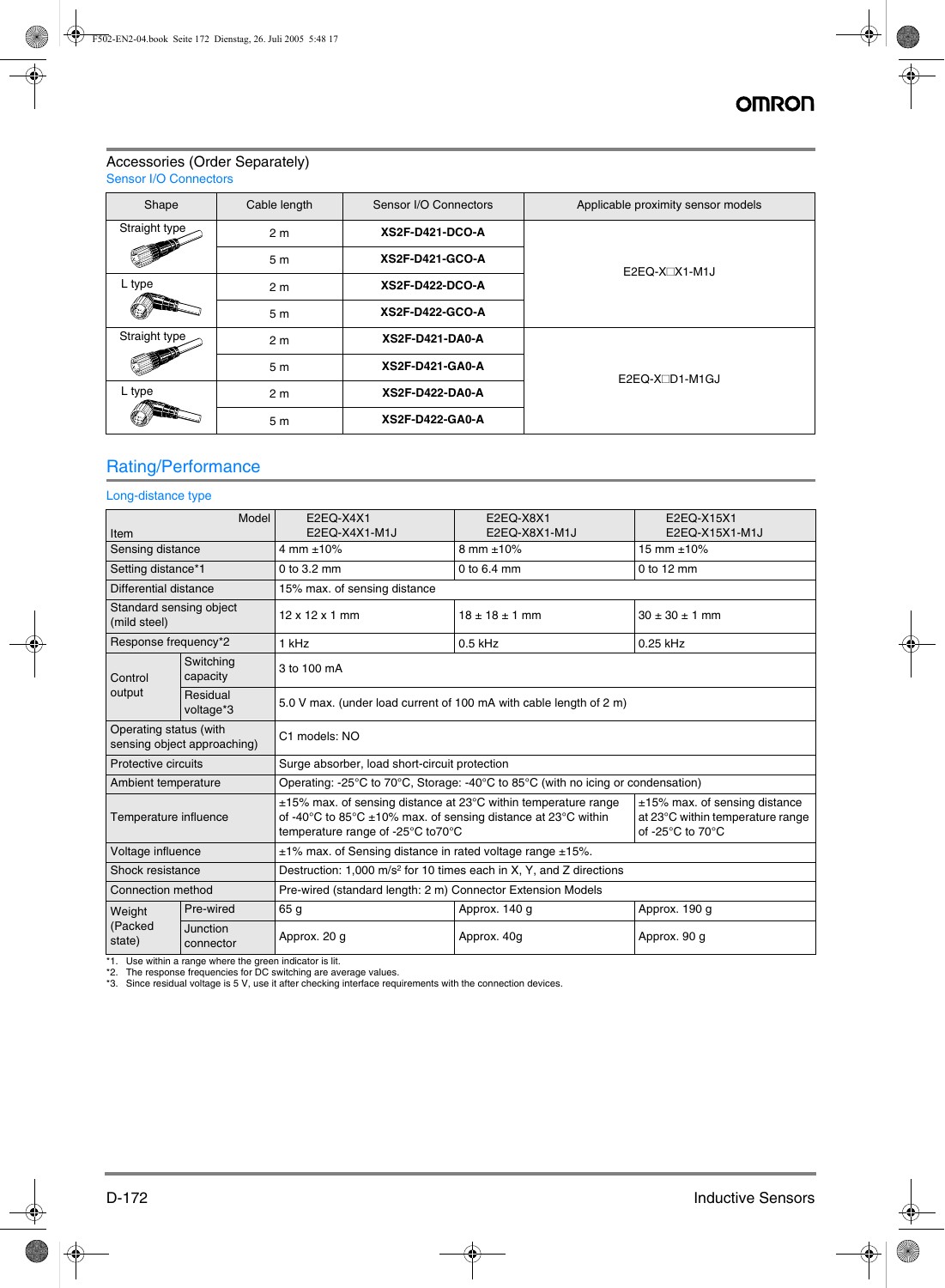### **Standard**

|                                         | Model                       | E2EQ-X3D1                                                                                                                   | E2EQ-X7D1                  | E2EQ-X10D1      |  |  |  |
|-----------------------------------------|-----------------------------|-----------------------------------------------------------------------------------------------------------------------------|----------------------------|-----------------|--|--|--|
| Item                                    |                             | E2EQ-X3D1-M1GJ                                                                                                              | E2EQ-X7D1-M1GJ             | E2EQ-X10D1-M1GJ |  |  |  |
| Sensing distance                        |                             | 3 mm $\pm 10\%$                                                                                                             | 7 mm ±10%                  | 10 mm $\pm$ 10% |  |  |  |
| Setting distance                        |                             | 0 to $2.4 \text{ mm}$                                                                                                       | 0 to 5.6 mm                | $0$ to $8$ mm   |  |  |  |
| Differential distance                   |                             | 10% max.                                                                                                                    |                            |                 |  |  |  |
| Standard sensing object<br>(mild steel) |                             | $12 \times 12 \times 1$ mm                                                                                                  | $18 \times 18 \times 1$ mm | 30 x 30 x 1 mm  |  |  |  |
| Response frequency                      |                             | 1 kHz                                                                                                                       | 500 Hz                     | 400 Hz          |  |  |  |
| Control out-                            | Switching<br>capacity       | 3 to 100 mA                                                                                                                 |                            |                 |  |  |  |
| put<br>Residual<br>voltage              |                             | 3.0 V max. (under load current of 100 mA with cable length of 2 m)                                                          |                            |                 |  |  |  |
| Operating status (with                  | sensing object approaching) | <b>NO</b>                                                                                                                   |                            |                 |  |  |  |
| Protective circuits                     |                             | Surge absorber, short-circuit protection                                                                                    |                            |                 |  |  |  |
| Ambient temperature                     |                             | Operating/Storage: -25°C to 70°C (with no icing or condensation)                                                            |                            |                 |  |  |  |
| Temperature influence                   |                             | $\pm 10\%$ max. of sensing distance at 23°C within temperature range of -25°C and 70°C                                      |                            |                 |  |  |  |
| Voltage influence                       |                             | $\pm 2.5$ % max. of Sensing distance within rated voltage range $\pm 15$ %.                                                 |                            |                 |  |  |  |
| Shock resistance                        |                             | Destruction: 1,000 m/s <sup>2</sup> for 10 times each in X, Y, and Z directions                                             |                            |                 |  |  |  |
| Connection method                       |                             | E2EQ-X□D1: Pre-wired models (Standard length: 2 m)<br>E2EQ-X□D1-M1GJ type: Connector relay models (Standard length: 300 mm) |                            |                 |  |  |  |
| Weight                                  | Pre-wired                   | Approx. 120 g                                                                                                               | Approx. 160 g              | Approx. 220 g   |  |  |  |
| (Packed<br>state)                       | Junction<br>connector       | Approx. 80 g                                                                                                                | Approx. 110 g              | Approx. 190 g   |  |  |  |

The response frequencies for DC switching are average values measured on condition that the distance between each sensing object is twice as large as the size \*<br>of the sensing object and the sensing distance set is half of

# **General**

| Model<br><b>Item</b>                                                             |                 | E2EQ-X4X1<br>E2EQ-X4X1-M1J<br>E2EQ-X3D1<br>E2EQ-X3D1-M1GJ                       | E2EQ-X8X1<br>E2EQ-X8X1-M1J<br>E2EQ-X7D1<br>E2EQ-X7D1-M1GJ | E2EQ-X15X1<br>E2EQ-X15X1-M1J<br>E2EQ-X10D1<br>E2EQ-X10D1-M1GJ |  |  |  |
|----------------------------------------------------------------------------------|-----------------|---------------------------------------------------------------------------------|-----------------------------------------------------------|---------------------------------------------------------------|--|--|--|
| Sensing object                                                                   |                 | Ferrous metal (Sensitivity lowers with non-ferrous metals)                      |                                                           |                                                               |  |  |  |
| Rated supply voltage (operat-<br>ing voltage)                                    |                 |                                                                                 | 12 to 24 VDC (10 to 30 VDC), ripple (p-p): 10% max.       |                                                               |  |  |  |
| Leakage current                                                                  |                 | $0.8$ mA max.                                                                   |                                                           |                                                               |  |  |  |
| Indicator lamp<br>Operation indicator (red), operation setting indicator (green) |                 |                                                                                 |                                                           |                                                               |  |  |  |
| Ambient humidity                                                                 |                 | Operating/Storage: 35% to 95%RH (with no condensation)                          |                                                           |                                                               |  |  |  |
| Insulation resistance                                                            |                 | 50 M                                                                            | min. (at 500 VDC) between energized parts and case        |                                                               |  |  |  |
| Dielectric strength                                                              |                 | 1,000 VAC for 1 min between energized parts and case                            |                                                           |                                                               |  |  |  |
| <b>Vibration resistance</b>                                                      |                 | 10 to 55 Hz, 1.5 mm double amplitude for 2 hours each in X, Y, and Z directions |                                                           |                                                               |  |  |  |
| Protective structure                                                             |                 | IEC60529 IP67                                                                   |                                                           |                                                               |  |  |  |
| Case<br><b>Material</b>                                                          |                 | Teflon resin coating (base: brass) *                                            |                                                           |                                                               |  |  |  |
|                                                                                  | Sensing surface | Teflon resin *                                                                  |                                                           |                                                               |  |  |  |
| Accessories                                                                      |                 | Instruction manual                                                              |                                                           |                                                               |  |  |  |

\* Teflon is a registered trademark of Dupont Company and Mitsui Dupont Chemical Company for their fluoride resin.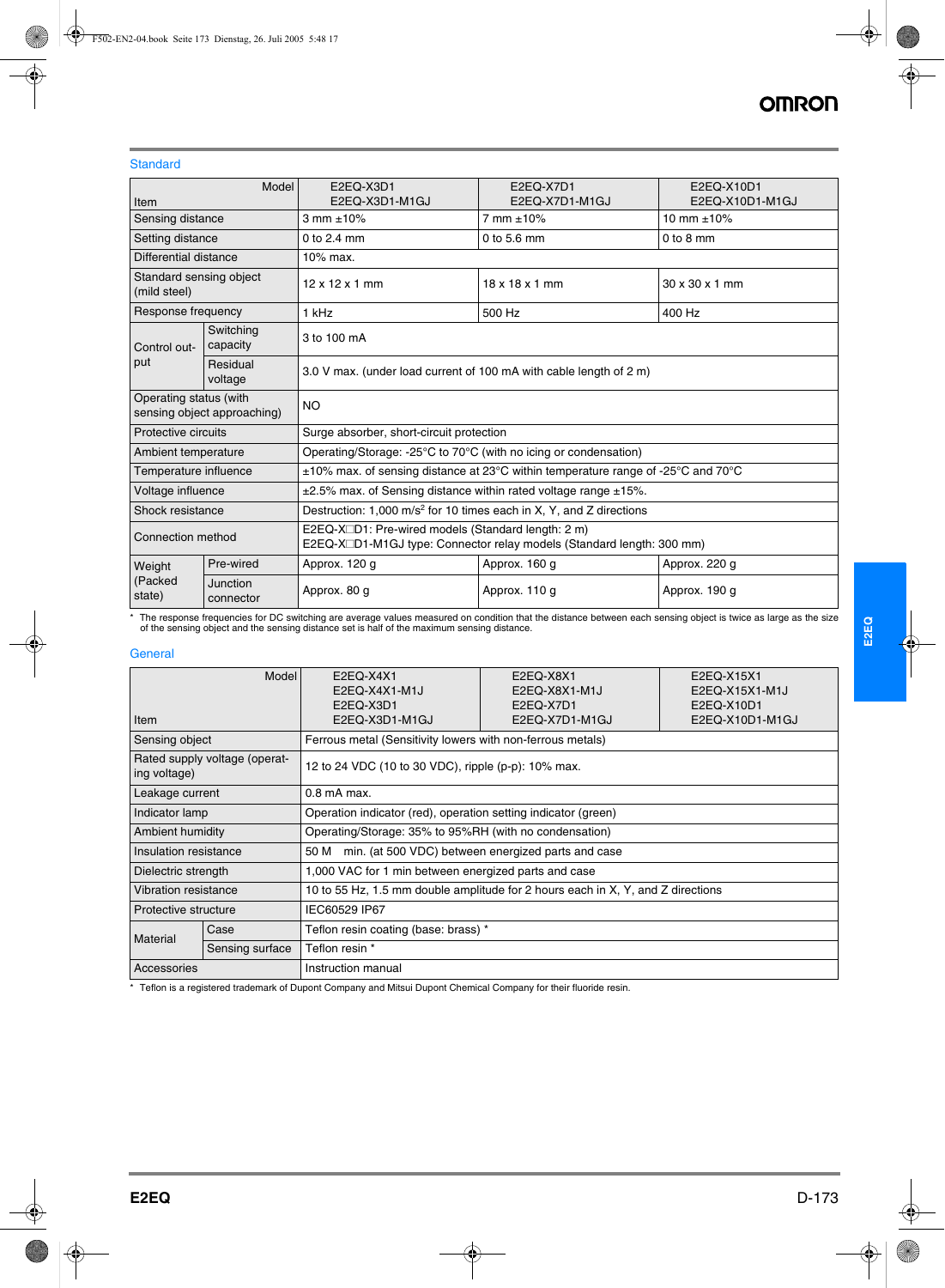# Characteristic data (typical)

# Sensing Distance vs. Sensing Object **E2EQ-X4X1(-M1J) E2EQ-X8X1(-M1J) E2EQ-X15X1(-M1J)**











# **E2EQ-X3D1(-M1GJ) E2EQ-X7D1(-M1GJ) E2EQ-X10D1(-M1GJ)**

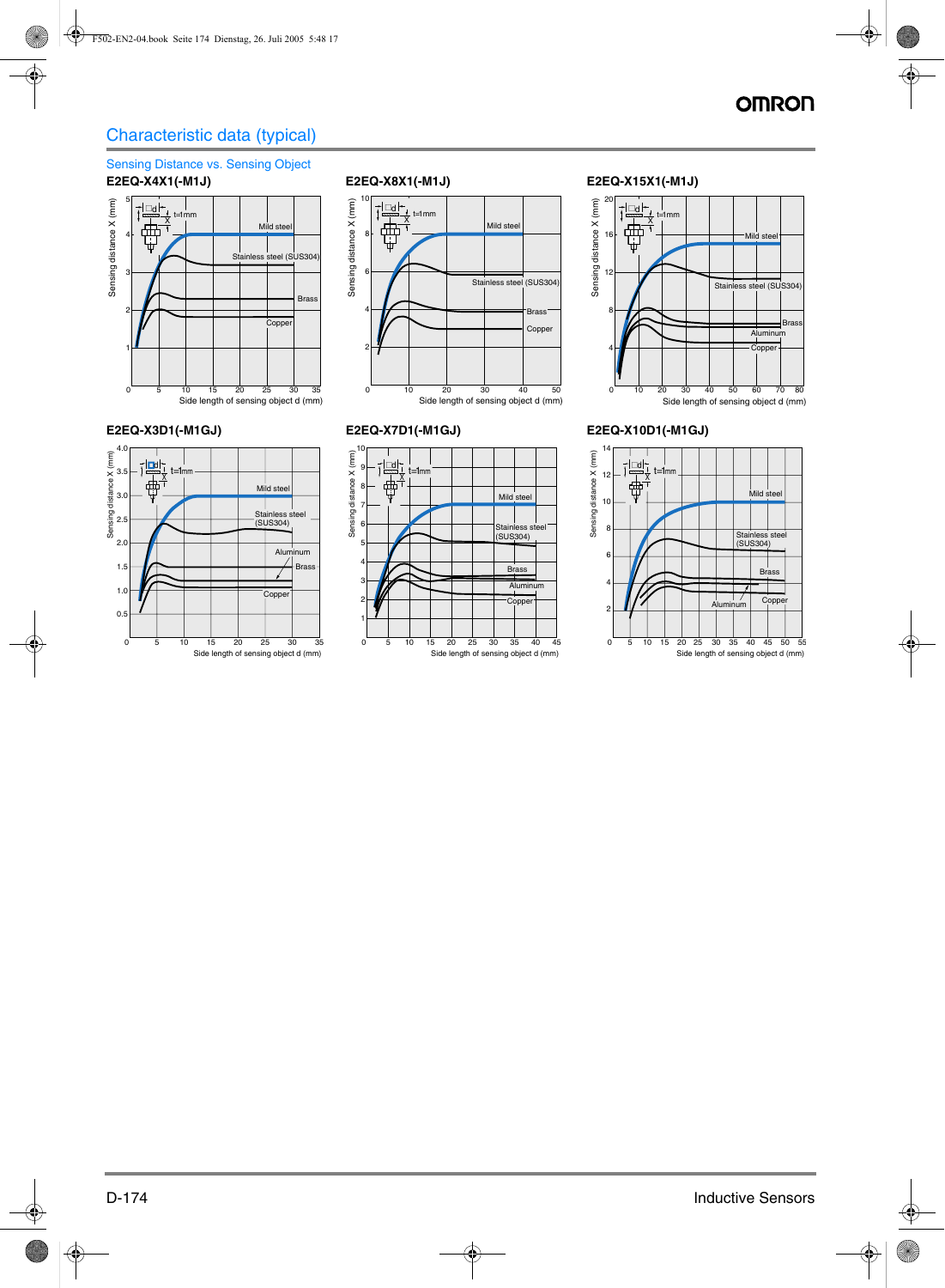# OMRO

# Output Circuit Diagram

# Extended-distance type



# **Standard**

| Model                                                                                       | Ope-<br>rating<br>status | Timing chart                                                                                                                                                                                                                                                                                                                        | Output circuit                                                                                                                                                                                                                                              |
|---------------------------------------------------------------------------------------------|--------------------------|-------------------------------------------------------------------------------------------------------------------------------------------------------------------------------------------------------------------------------------------------------------------------------------------------------------------------------------|-------------------------------------------------------------------------------------------------------------------------------------------------------------------------------------------------------------------------------------------------------------|
| E2EQ-X3D1<br>E2EQ-X7D1<br>E2EQ-X10D1<br>E2EQ-X3D1-M1GJ<br>E2EQ-X7D1-M1GJ<br>E2EQ-X10D1-M1GJ | <b>NO</b>                | Setting point<br>Unstable<br>sensing zone<br>Stable sensing zone<br>Non-sensing zone<br>Main circuit<br><b>READERS</b><br>Sensing<br>object<br>(% )<br>80(TYP)<br>100<br>$\Omega$<br>Rated<br>sensing:<br>' Lit<br>Green indicator<br>distance<br>Not lit<br>Lit<br>Red indicator<br>Not lit<br>ON.<br>Control output<br><b>OFF</b> | Brown<br>$+V$<br>Main<br>circuit<br>$\Phi^{\text{Blue}}$<br>0V<br>Note:<br>The Load can be connected to either the<br>+V or the 0-V line.<br>Wiring<br>(1)<br>$^{\circledR}$<br>$\circledcirc$<br>$\circled{3}$<br>Note:<br>Terminals 2 and 3 are not used. |

# Connecting Plug-in models

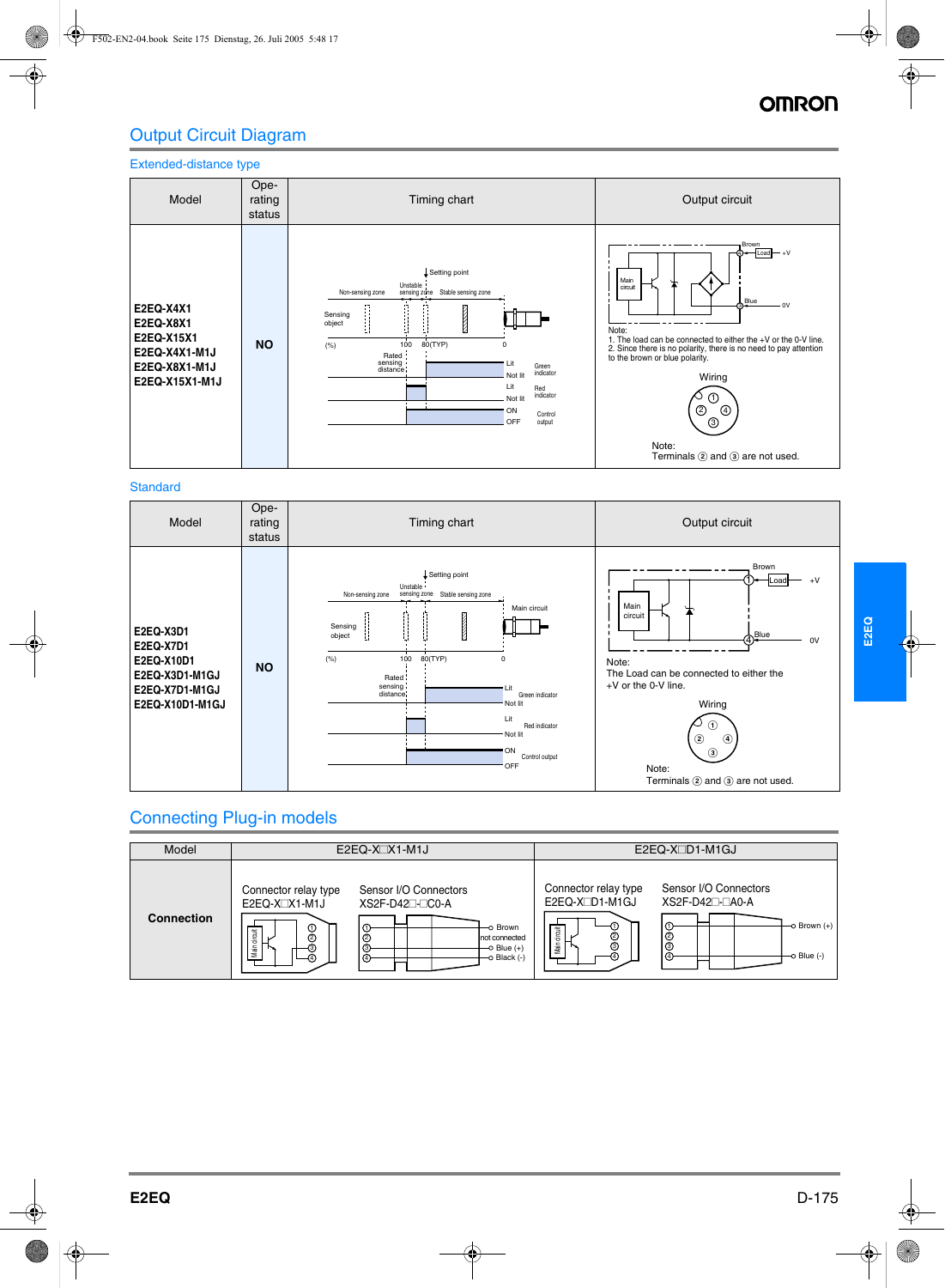# **Precautions**

# Correct Use

### Design

### Effects of Surrounding Metal

Provide a minimum distance between the Sensor and the surrounding metal as shown in the table below.





Effects of Surrounding Metal (Unit: mm)

| Model             | Item |     | d  | D   | m  | n  |
|-------------------|------|-----|----|-----|----|----|
| E2EQ-X4X1(-M1J)   |      | 2.4 | 18 | 2.4 | 12 | 18 |
| E2EQ-X8X1(-M1J)   |      | 3.6 | 27 | 3.6 | 24 | 27 |
| E2EQ-X15X1(-M1J)  |      | 6   | 45 | 6   | 45 | 45 |
| E2EQ-X3D11(-M1GJ) |      |     | 12 |     | 8  | 18 |
| E2EQ-X7D1(-M1GJ)  |      | 0   | 18 | 0   | 20 | 27 |
| E2EQ-X10D1(-M1GJ) |      |     | 30 |     | 40 | 45 |

# Mutual Interference

If more than one Proximity Sensor is installed face to face or in parallel, make sure that the distances between two Units adjacent to each other are the same as or larger than the corresponding values shown in the following table.





Mutual Interference(Unit: mm)

| Model<br>Item     | A   | в  |
|-------------------|-----|----|
| E2EQ-X4X1(-M1J)   | 30  | 20 |
| E2EQ-X8X1(-M1J)   | 60  | 35 |
| E2EQ-X15X1(-M1J)  | 110 | 90 |
| E2EQ-X3D1(-M1GJ)  | 30  | 20 |
| E2EQ-X7D1(-M1GJ)  | 50  | 35 |
| E2EQ-X10D1(-M1GJ) | 100 | 70 |

### Mounting

Do not tighten the nut with excessive force. A washer must be used with the nut.



- Note: 1 .The table below shows the tightening torques for part A and part B nuts. In the previous examples, the nut is on the sensor head side (part B) and hence the tightening torque for part B applies. If this nut is in part A, the tightening torque for part A applies instead. 2 .The table below shows the value of tightening torques when using
	- toothed washers.

| Torque            |                | Part A       | Part B |  |
|-------------------|----------------|--------------|--------|--|
| Model             | Length<br>(mm) | Torque       | Torque |  |
| E2EQ-X4X1(-M1J)   |                |              | 30 Nm  |  |
| E2EQ-X8X1(-M1J)   | ---            | 70 Nm        |        |  |
| E2EQ-X15A(-M1J)   |                | 180 Nm       |        |  |
| E2EQ-X3D1(-M1GJ)  | 24             | <b>15 Nm</b> |        |  |
| E2EQ-X7D1(-M1GJ)  | 29             |              |        |  |
| E2EQ-X10D1(-M1GJ) | 26             | 39 Nm        | 78 Nm  |  |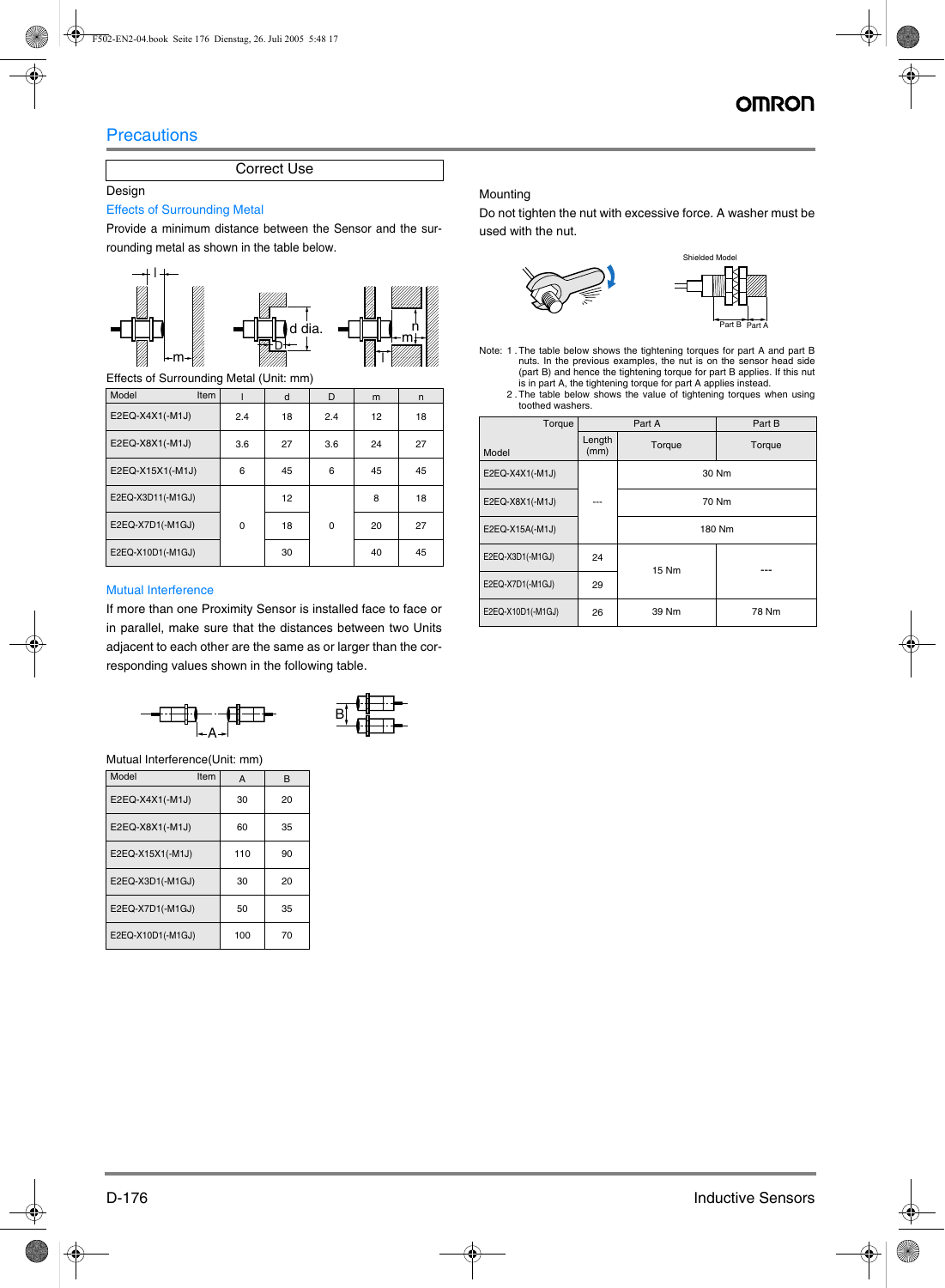### ● Pre-wired Models

Extended-distance type